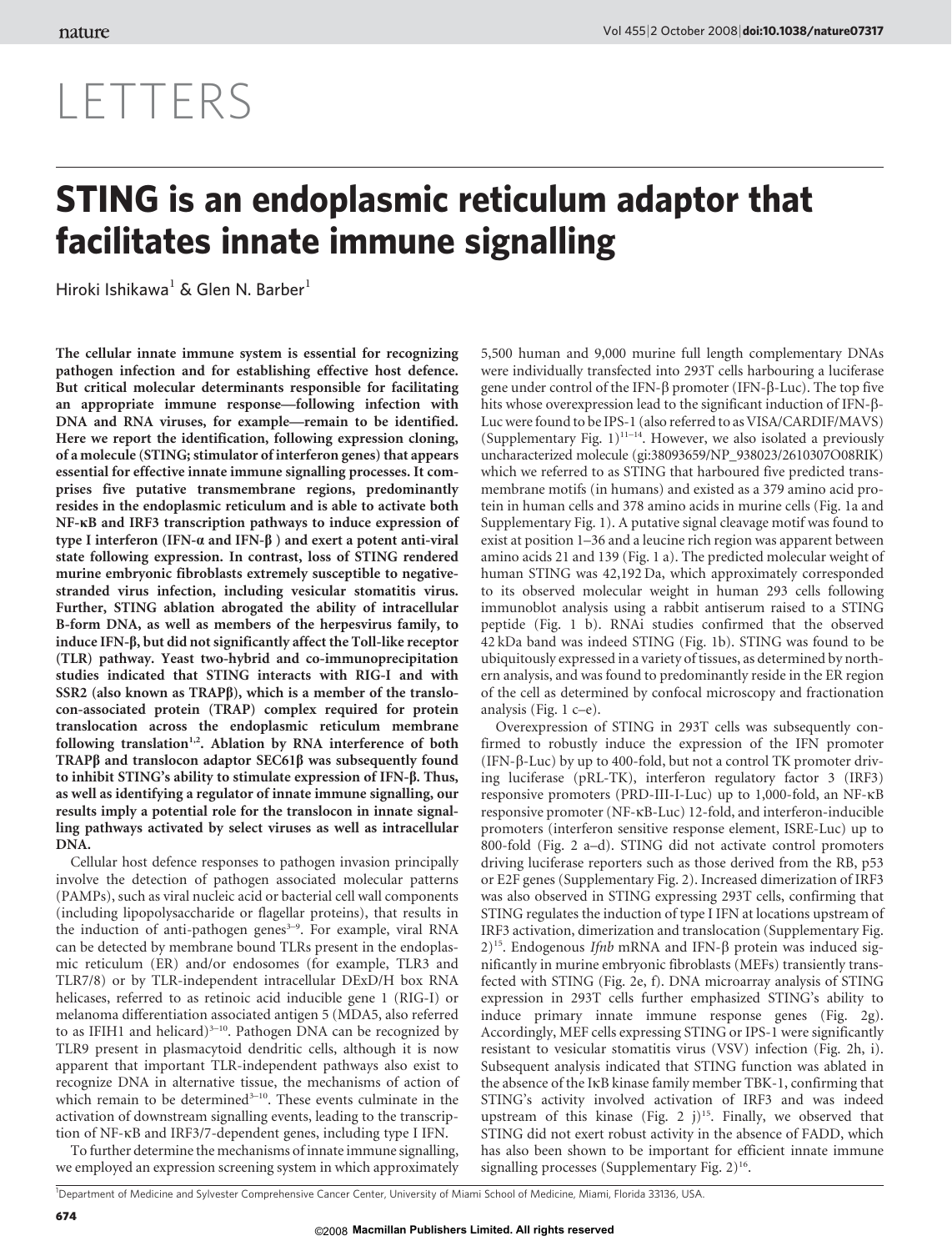

Figure 1 | STING is an ER protein. a, Schematic of human STING (hSTING) indicating transmembrane and leucine rich regions. b, Immunoblot analysis of STING in HEK 293 cells treated with RNAi to STING (hSTING) or control RNAi (NS). c, Northern blot analysis of human STING and control  $\beta$ -actin. d, Confocal analysis of HEK 293 cells (HEK) transfected with human

STING tagged at the carboxyl end with HA. Transfected cells were also analysed using ER-dsRed, Mito Tracker Red or Golgi-dsRed. e, Fractionation experiments confirm that STING resides in the ER. Control antibodies indicate accuracy of fractionation (Calreticulin, ER; COX IV, mitochondria; b-actin, cytosol).

We also established that while STING that had been tagged with HA at the carboxy region retained activity, this activity was lost when STING was tagged at the amino terminus or C terminus with GFP (data not shown). Subsequent analysis indicated that the N-terminal region of STING containing the five putative transmembrane regions (amino acids 1–230) or just the carboxyl region of STING (amino acids 173–379) did not exhibit significant ability, alone, to induce the IFN- $\beta$ -Luc promoter (Fig. 2k, l). Thus, full length, intact STING is required for efficient function. However, we further observed that the carboxyl region of STING exerted a dominant-negative inhibitory effect and could impede the ability of full-length STING to stimulate IFN-b-Luc (Fig. 2m). Collectively, these data indicate that expression of STING activates the innate immune response, including type I IFN, leading to the induction of an antiviral state.

To further analyse STING function, we used an RNAi approach to ablate STING in a number of cell types. Our data indicated that knockdown of STING in HEK 293 cells modestly reduced the ability of the negative-stranded rhabdovirus VSV-GFP to induce IFN-b, presumably because these viruses are only weak activators of IFN- $\beta$ (Supplementary Fig. 3). However, such cells were rendered extremely susceptible to virus infection and replication. To confirm a requirement for STING in the regulation of type I IFN induction and in host defence, we generated STING deficient  $(String<sup>-/-</sup>)$  mice by targeted homologous recombination in embryonic stem (ES) cells (Supplementary Fig. 4).  $Sting^{-/-}$  animals were born at the Mendelian ratio, and developed and bred normally. Accordingly, MEFs from wild-type and  $Sting^{-/-}$  animals were infected with VSV-GFP at varying multiplicity of infection (m.o.i., 0.01–1) for up to 36 h post infection. This study confirmed that more progeny virus was produced in MEFs lacking STING compared to controls (by a factor of  $10^2$ ; 24-36 h) (Fig. 3a-d). These data was verified using VSV expressing a luciferase reporter gene and VSV- $\Delta M$ , which exhibits a defect in the viral matrix protein normally responsible for inhibiting cellular messenger RNA export from the nucleus<sup>17</sup>(Supplementary Fig. 4 and Fig. 3e). Reconstitution of STING to  $Sting^{-/-}$  MEFs rescued the susceptibility to VSV infection (Supplementary Fig. 4). Similar analysis also indicated that loss of STING also reduced the ability of Sendai virus to induce IFN- $\beta$ 

(Fig. 3f). In contrast, we did not observe a strong requirement for STING to mediate the ability of transfected poly I:C to induce IFN- $\beta$ induction, which is largely governed by the intracellular RIG-I homologue MDA5 (ref. 18) (Supplementary Fig. 5). We also observed that the positive-stranded encephalomyocarditis virus (EMCV), a member of the picornavirus family, did not effectively induce IFN- $\beta$  or replicate differently, regardless of the presence of STING (Supplementary Fig. 5).

Thus we conclude that STING may play a more predominant role in facilitating RIG-I mediated innate signalling, rather than MDA5. Interestingly, we did notice a significant defect  $(>=5$ -fold) in the ability of transfected B-form DNA (poly  $dA-dT$ ) to induce IFN- $\beta$  in MEFs lacking STING compared to controls (Fig. 3g, h). More strikingly, the non CpG containing interferon stimulatory DNA (ISD) was completely unable to induce IFN- $\beta$  in *Sting*<sup>-/-</sup> MEFs, as were the DNA virus herpes simplex virus 1 and bacteria Listeria monocytogenes (Fig. 3i). TLR9 is considered to govern CpG DNA-mediated induction of IFN- $\beta$ , but is not active in MEFs<sup>19,20</sup>. Thus, it is plausible that STING may function in TLR9-independent, DNA-mediated induction of type I IFN. This effect was similarly observed in murine STING-lacking bone marrow derived macrophages (BMDM) or bone marrow derived dendritic cells (GM-DC) cultured using granulocyte-monocyte colony stimulating factor (GM-CSF) (Supplementary Fig. 6). However, no significant difference was observed in the ability of exogenous poly I:C or lipopolysaccharide (LPS) to induce IFN- $\beta$ , when comparing Sting<sup>-/-</sup> BMDMs or GM-DCs to controls, events which depend on TLR3 and TLR4, respectively. Whereas loss of STING rendered MEFs highly susceptible to VSV-GFP, less susceptibility was observed following VSV-GFP infection of  $String^{-/-}$  GM-DCs or BMDMs, indicating that STING may be more important in facilitating negative-stranded virus-mediated innate signalling in fibroblasts. Collectively, our data indicate that loss of STING leads to a defect in RIG-I mediated type I IFN induction but does not affect the TLR pathway. In addition, we report that STING functions in the pathway used by intracellular B-form DNA to induce IFN- $\beta$ .

To further examine the mechanisms of STING's function in innate signalling, we attempted to determine if STING interacted with RIG-I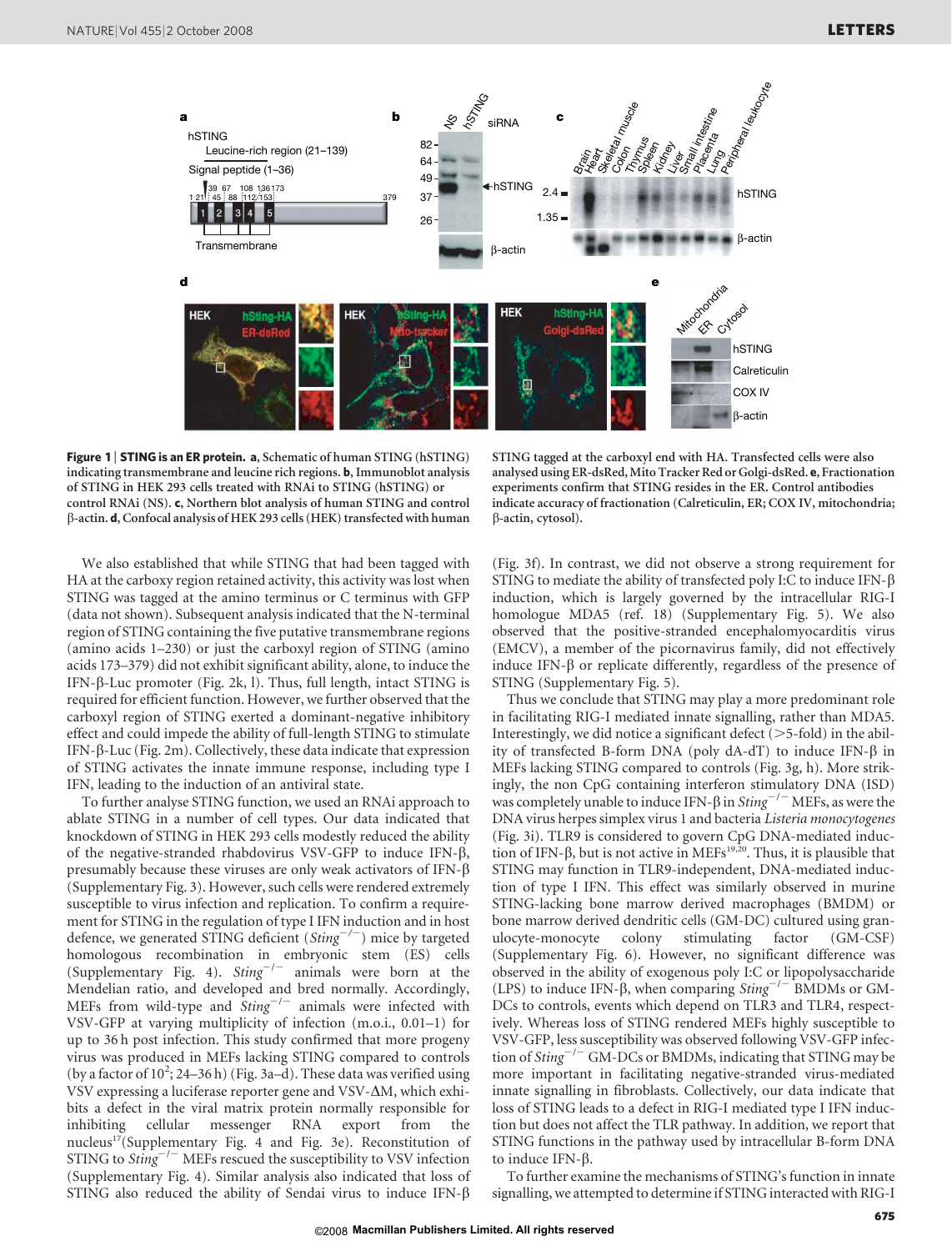

Figure 2 | STING facilitates IFN induction. a, 293T cells were transfected with an IFN- $\beta$ -Luc (p110-Luc) plasmid and increasing amounts of human STING (hSTING), murine STING (mSTING) or control  $\triangle RIG-I$ . **b–d**, 293T cells transfected as in a with either PRD-III-I-Luc (b), NF-kB-Luc (c) or ISRE-Luc (d) reporter plasmids were analysed similarly. e, MEFs were transfected as in a, and Ifnb mRNA was analysed by qRT–PCR. f, Medium from transfected MEFs was analysed for IFN-b protein by ELISA. g, Microarray analysis of 293T cells transfected with hSTING. h, MEFs transfected with STING or  $\Delta$ RIG-I or IPS-1 are resistant to VSV-GFP infection (m.o.i., 1). Top panel is light microscopy, lower panel is fluorescent microscopy. i, Plaque assay from h. p.f.u., plaque-forming units. j, TBK-1 deficient MEFs do not facilitate STING signalling. k, Schematic of hSTING variants. l, 293T cells were transfected as in a with hSTING or variants, and luciferase measured. m, 293T cells were transfected with STING and increasing amounts of full length STING (hSTING-Full), hSTING-N or hSTING-C with luciferase plasmids as in a. Asterisks indicate significant difference ( $P < 0.05$ ) as determined by Student's t-test. Error bars indicate s.d.



Figure 3 | Loss of STING affects host defence. a, qRT-PCR analysis of murine Sting mRNA in Sting<sup>-/-</sup> or control MEFs. **b**, Immunoblot of murine STING in  $-/-$  cells or controls. c, Fluorescence microscopy (GFP) of Sting<sup>-/-</sup> or controls infected with VSV-GFP (m.o.i., 0.1). **d**, Viral titres from c. e, Viral titres following VSV- $\Delta M$  infection. f, Endogenous IFN- $\beta$  levels from Sting<sup>-/-</sup> or controls after infection with VSV-GFP (m.o.i., 1) or Sendai virus (SeV; m.o.i., 1).  $g$ , *Sting*<sup>-/-</sup> MEFs or controls were treated with transfected B-DNA and IFN- $\beta$  measured by ELISA. h, Time-course analysis of  $g.$  i, Sting<sup>-/-</sup> or controls were exposed to transfected B-form DNA, interferon stimulatory DNA (ISD), ISD reversed nucleotide sequence (ISDR), Listeria monocytogenes(m.o.i. 50) and HSV-1 (m.o.i. 5) for 12 h, and IFN-b measured by ELISA. Asterisks indicate significant difference  $(P < 0.05)$  as determined by Student's t-test. Error bars indicate s.d. ND, not detectable.

and MDA5, which are putative innate immune signalling receptors for negative- or positive-stranded viral RNA, respectively<sup>3,4,10</sup>. Coimmunoprecipitation experiments in 293T cells principally indicated that FLAG-tagged RIG-I but not MDA5 could associate with HAtagged STING in co-transfection experiments (Fig. 4a). The binding of RIG-I to STING was augmented upon infection of 293T cells with Sendai virus (Fig. 4a).We confirmed in normal human umbilical vein endothelial cells (HUVECs) that endogenous RIG-I could associate directly, or indirectly as a complex, with endogenous STING (Fig. 4b). This is in agreement with previous data indicating that STING seems to preferentially modulate the RIG-I, rather than the MDA5, regulated pathway (Fig. 3d and Supplementary Fig. 5). We also determined that the CARD domains of RIG-I (amino acids 1–284) were preferentially able to associate with HA-STING in transfected 293T cells (Fig. 4c). RIG-I was subsequently shown to colocalize with STING in the co-transfected 293T cells (Fig. 4d). It was similarly observed that the carboxyl region of STING could inhibit the function of RIG-I, again indicating that this region of STING can exhibit a dominant-inhibitory effect (Fig. 4e). We also noted association of the RIG-I downstream adaptor IPS-1 with STING although, similarly to the situation with RIG-I, it is not yet clear whether IPS-1 directly interacts with STING or exists as a complex with RIG-I/STING (Supplementary Fig. 7). Accordingly, we observed that STING was able to induce the expression of an IFN- $\beta$  driven luciferase construct in MEFs lacking RIG-I or IPS-1, probably confirming that that STING functions downstream of these latter molecules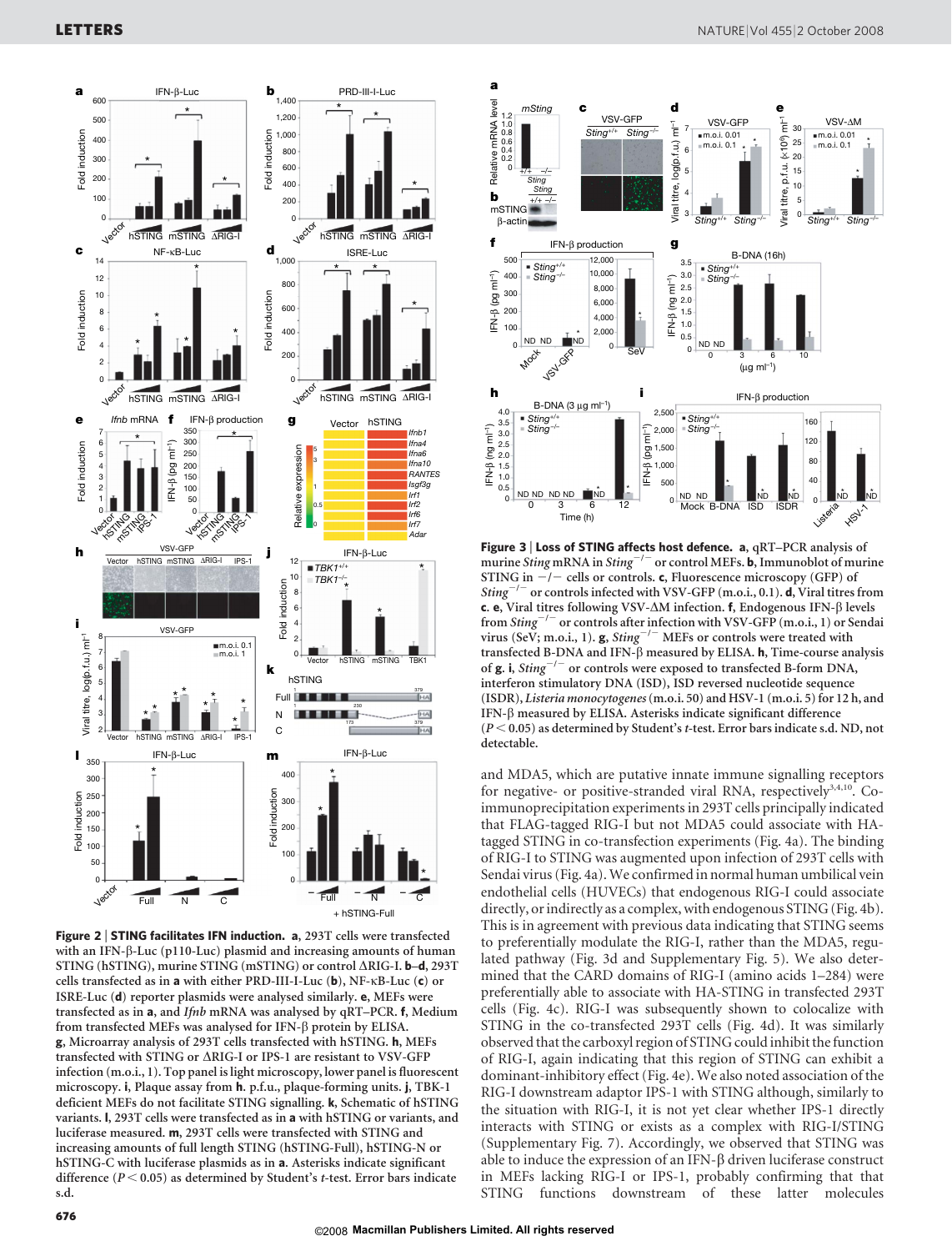

**Figure 4 | STING associates with the translocon. a,** 293T cells were cotransfected with HA-STING, FLAG-RIG-I or MDA5 and infected with Sendai virus (SeV; m.o.i. 1). Lysates were immunoprecipitated (IP) and immunoblotted (IB) using antibodies to HA or FLAG. b, Endogenous human STING associates with RIG-I in HUVECs. c, ARIG-I (amino acids 1–284) and not RIG-I-C (amino acids 218–925) associate with STING in cotransfected 293T cells. d, Confocal image of 293T cells co-transfected with tagged STING and RIG-I. e, 293T cells were co-transfected with control vector  $(-)$  or increasing amounts of full-length, amino (amino acids 1–230) or carboxyl (amino acids 173–379) STING and  $\triangle$ RIG-I, and IFN- $\beta$ -Luc was measured. f, Control or Sting<sup>-/-</sup> MEFs were transfected with  $\triangle$ RIG-I (amino acids 1–284) or IPS-1 and IFN- $\beta$  was measured by ELISA. g, GAL4 binding domain (BD) fused to the carboxyl region of hSTING, BD-hSTING-C, interacts with Ssr2/TRAPß fused to the GAL4 activation domain (ADhTRAPß) in yeast-two hybrid screening (BD-hSTING $\Delta$ SP, amino acids 36–369; BD-hSTING-C, amino acids 173–379). h, HEK 293 cells were transfected with FLAG-tagged TRAP $\beta$  and endogenous STING or SEC61 $\beta$ measured by immunoblot. i, STING and TRAPß were co-transfected HEK 293 cells and analysis carried out as in h. j, Co-localization of STING and TRAP $\beta$  in 293T cells. k, RNAi to TRAP $\beta$ , SEC61 $\beta$  or SEC5 in HEK 293 cells ablates STING signalling. l, HA-STING associates with GFP-TBK-1 in cotransfected HEK 293 cells. Asterisks indicate significant difference  $(P < 0.05)$  as determined by Student's t-test. Error bars indicate s.d.

(Supplementary Fig. 8). The ability of  $\Delta RIG$ -I or IPS-1 to induce IFN- $\beta$  appeared diminished in Sting<sup>-/-</sup> MEFs (Fig. 4f). However, there was also a marked reduction in the induction of IFN- $\beta$  by all transfected plasmids (including vector alone) in the absence of STING compared to control MEFs, probably because endogenous DNA innate signalling pathways are defective (Fig. 3g–i). These data indicate that STING may be an important downstream adaptor molecule that facilitates RIG-I and perhaps IPS-1 function.

To gain further insight into the molecular mechanisms of the action of STING, we screened an IFN-induced, human fibroblast yeast twohybrid cDNA library using STING (amino acids 173–379) as a bait and repeatedly isolated SSR2/TRAPβ, a member of the TRAP complex comprising four subunits  $(\alpha-\Delta)$  that facilitates translocation of proteins into the ER following translation (Fig. 4g)<sup>1,2</sup>. The TRAP complex is known to associate with the translocon, comprising three subunits, SEC61 $\alpha$ , SEC61 $\beta$  and SEC61 $\gamma$ . Given this information, we confirmed that TRAPß can indeed associate with endogenous STING in HEK 293 cells following co-immunoprecipitation experiments (Fig. 4h). Using this approach, we confirmed that TRAP<sub>B</sub> also co-immunoprecipitated with endogenous  $SEC61\beta$  (Fig. 4h). We next verified that STING could also associate not only with  $TRAP\beta$  but also  $SEC61\beta$ , probably as a complex (Fig. 4i). STING was also observed to colocalize with  $TRAP\beta$ in the ER region of the cell (Fig. 4j). Indeed, loss of TRAP $\beta$  or SEC61 $\beta$ reduced STING's ability to induce an IFN- $\beta$  promoter driving luciferase (Fig. 4k; Supplementary Fig. 9). Taken together, these data indicate that the STING may be involved in translocon function, and that the translocon may be able to influence the induction of type I IFN.

Thus, STING is predominantly an ER resident protein that may link RIG-I and DNA-mediated intracellular innate signalling to the translocon. We speculate that RIG-I may detect translating viral RNAs at the intersection of ribosome/ER translocon association and require STING to exert effective function<sup>2</sup>. Alternatively, STING may participate in mediating ER stress response pathways, but this remains to be verified. Although it is not clear how signalling from the translocon to IRF3/NF-kB occurs, it has recently been established that the translocon physically associates with the exocyst—the octameric Sec6–Sec8 complex that also associates with the ER and tethers secretory vesicles to membranes, and facilitates protein synthesis and secretion<sup>21,22</sup>. Recently, the exocyst complex was found to recruit and activate TBK1 and play a role in type I IFN- $\beta$  induction<sup>23</sup>. Our preliminary analysis indicates that STING also co-immunoprecipitates with TBK1, and that RNAi ablation of Sec5 also rendered cells defective in the STING function (Fig. 4k, l). Thus STING may facilitate the detection of intracellular viral RNA species as well as B-form DNA, indicating convergence of these intracellular PAMP recognition pathways.

#### METHODS SUMMARY

Plasmid constructs. Human STING (hSTING), murine STING (mSTING), hSTING-N (amino acids 1–230) and hSTING-C (amino acids 173–379) sequences were amplified by PCR and were cloned into pcDNA3 plasmids to generate C-terminally HA-tagged expression constructs. Expression plasmids encoding Flag-tagged RIG-I,  $\Delta$ RIG-I (amino acids 1–284), IPS-1 and TBK-1 were described previously<sup>24</sup>. GFP-tagged RIG-I and TBK-1 were generated by cloning into pAcGFP1-C1 (Clontech). Other plasmids were obtained as follows: p110-Luc and PRD-III-I-Luc (T. Maniatis), IFN-b-Luc and ISRE-Luc (J. Hiscott), NFkB-Luc (Stratagene), ER-dsRED and Golgi-dsRED (Clontech).

Antibodies. Rabbit polyclonal antibody against a synthetic peptide corresponding to residues 324–340 of human STING was obtained from EvoQuest Custom Antibody Services (Invitrogen). Other antibodies were obtained from following sources: SEC61β (Upstate), β-Actin, HA, FLAG (Sigma), COX IV, Calreticulin, IRF3 and RIG-I (Abcam).

Confocal microscopy. ER-dsRED and Golgi-dsRED (Clontech) were used for ER and Golgi marker, respectively. For mitochondria staining, living cells were incubated with 300 nM of Mito Tracker Red (Invitrogen) for 45 min at 37 °C. RNA interference. Chemically synthesized 21-nucleotide siRNA duplexes were obtained from Dharmacon. RNA oligonucleotides used for human and murine STING were as follows: hSTING, GCAUCAAGGAUCGGGUUU; mSTING, CCAACAGCGUCUACGAGA.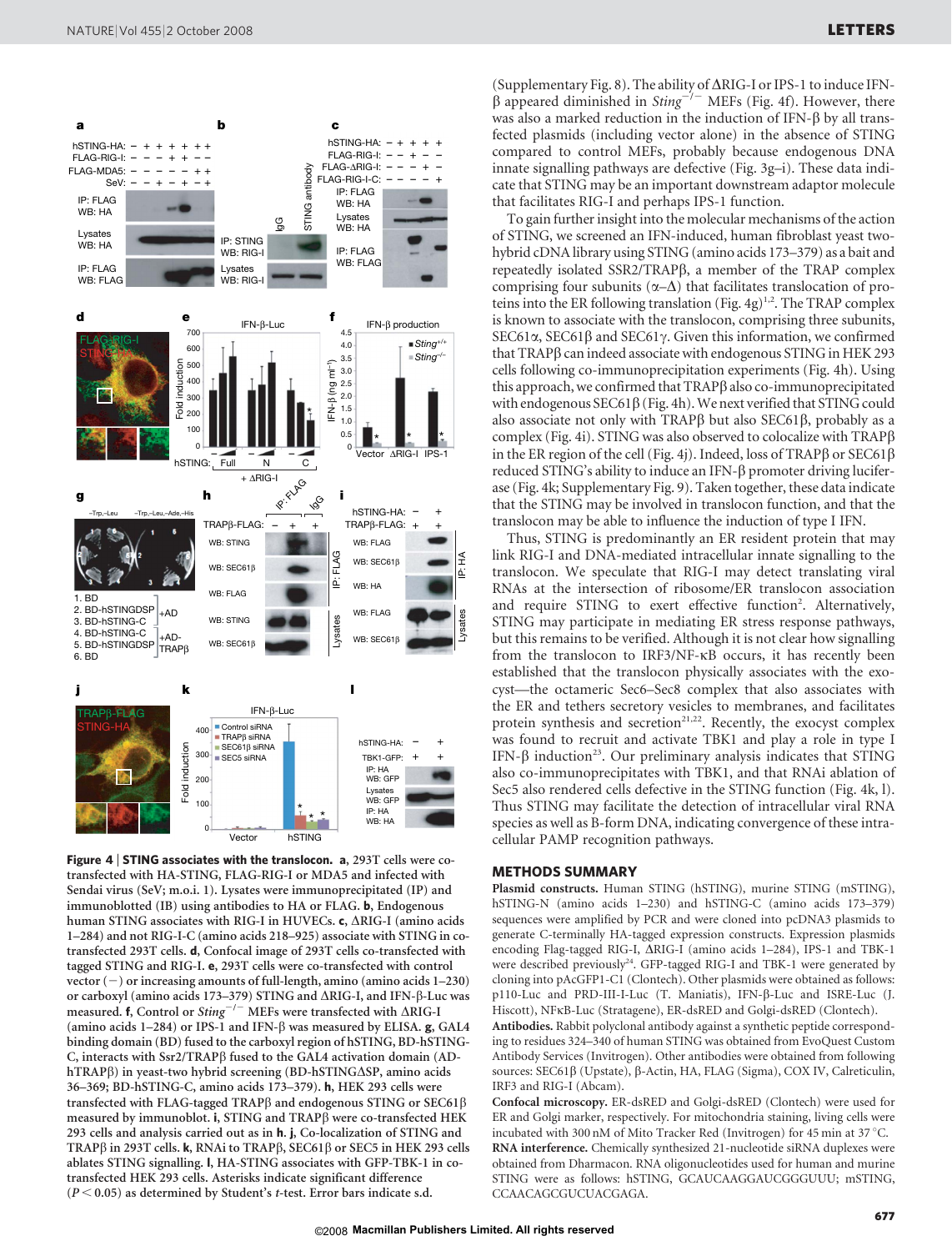Generation of the Sting knockout mice. The linearized targeting vector was electroporated into E14.1 ES cells originated from 129SvEv strain, followed by the selection in G418. One positive clone was injected into C57BL/6J blastocysts and  $Sting^{-/-}$  mice generated on a C57BL/6J background.

Yeast two-hybrid analyses. To screen for interacting partners of STING, a yeast two-hybrid approach was used, adopting a novel IFN-induced, telomerase immortalized human fibroblast cDNA library, generated by our laboratory. hSTING-C (amino acids 173–379) sequence was amplified by PCR and was cloned into pGBK-T7 (Clontech) to generate a bait plasmid pGBK-T7 hSTING-C. 100 µg of the IFN-induced library's plasmid DNA was used to perform a library-scale transformation of yeast strain Y187.

Statistics. Students *t*-test was used to analyse data.

Full Methods and any associated references are available in the online version of the paper at<www.nature.com/nature>.

#### Received 7 July; accepted 6 August 2008. Published online 24 August 2008.

- 1. Hartmann, E. et al. A tetrameric complex of membrane proteins in the endoplasmic reticulum. Eur. J. Biochem. 214, 375–381 (1993).
- 2. Menetret, J. F. et al. Architecture of the ribosome-channel complex derived from native membranes. J. Mol. Biol. 348, 445–457 (2005).
- 3. Takeuchi, O. & Akira, S. Recognition of viruses by innate immunity. Immunol. Rev. 220, 214–224 (2007).
- 4. Beutler, B. et al. Genetic analysis of resistance to viral infection. Nature Rev. Immunol. 7, 753–766 (2007).
- 5. Takahasi, K. et al. Nonself RNA-sensing mechanism of RIG-I helicase and activation of antiviral immune responses. Mol. Cell 29, 428–440 (2008).
- 6. Pichlmair, A. et al. RIG-I-mediated antiviral responses to single-stranded RNA bearing 5'-phosphates. Science 314, 997-1001 (2006).
- 7. Hornung, V. et al. 5'-Triphosphate RNA is the ligand for RIG-I. Science 314, 994–997 (2006).
- 8. Yoneyama, M. et al. The RNA helicase RIG-I has an essential function in doublestranded RNA-induced innate antiviral responses. Nature Immunol. 5, 730–737 (2004).
- 9. Loo, Y. M. et al. Distinct RIG-I and MDA5 signaling by RNA viruses in innate immunity. J. Virol. 82, 335–345 (2008).
- 10. Onomoto, K., Yoneyama, M. & Fujita, T. Regulation of antiviral innate immune responses by RIG-I family of RNA helicases. Curr. Top. Microbiol. Immunol. 316, 193–205 (2007).
- 11. Kawai, T. et al. IPS-1, an adaptor triggering RIG-I- and Mda5-mediated type I interferon induction. Nature Immunol. 6, 981–988 (2005).
- Meylan, E. et al. Cardif is an adaptor protein in the RIG-I antiviral pathway and is targeted by hepatitis C virus. Nature 437, 1167–1172 (2005).
- 13. Seth, R. B. et al. Identification and characterization of MAVS, a mitochondrial antiviral signaling protein that activates NF-kappaB and IRF 3. Cell 122, 669-682 (2005).
- 14. Xu, L. G. et al. VISA is an adapter protein required for virus-triggered IFN-beta signaling. Mol. Cell 19, 727–740 (2005).
- 15. McWhirter, S. M. et al. IFN-regulatory factor 3-dependent gene expression is defective in Tbk1-deficient mouse embryonic fibroblasts. Proc. Natl Acad. Sci. USA 101, 233–238 (2004).
- 16. Balachandran, S., Thomas, E. & Barber, G. N. A FADD-dependent innate immune mechanism in mammalian cells. Nature 432, 401–405 (2004).
- 17. Faria, P. A. et al. VSV disrupts the Rae1/mrnp41 mRNA nuclear export pathway. Mol. Cell 17, 93–102 (2005).
- 18. Kato, H. et al. Differential roles of MDA5 and RIG-I helicases in the recognition of RNA viruses. Nature 441, 101–105 (2006).
- 19. Ishii, K. J. et al. A Toll-like receptor-independent antiviral response induced by double-stranded B-form DNA. Nature Immunol. 7, 40–48 (2006).
- 20. Stetson, D. B. & Medzhitov, R. Recognition of cytosolic DNA activates an IRF3 dependent innate immune response. Immunity 24, 93–103 (2006).
- 21. Guo, W. & Novick, P. The exocyst meets the translocon: A regulatory circuit for secretion and protein synthesis? Trends Cell Biol. 14, 61–63 (2004).
- 22. Lipschutz, J. H., Lingappa, V. R. & Mostov, K. E. The exocyst affects protein synthesis by acting on the translocation machinery of the endoplasmic reticulum. J. Biol. Chem. 278, 20954–20960 (2003).
- 23. Chien, Y. et al. RalB GTPase-mediated activation of the IkappaB family kinase TBK1 couples innate immune signaling to tumor cell survival. Cell 127, 157–170 (2006).
- 24. Balachandran, S. et al. Fas-associated death domain-containing protein-mediated antiviral innate immune signaling involves the regulation of Irf7. J. Immunol. 178, 2429–2439 (2007).

Supplementary Information is linked to the online version of the paper at <www.nature.com/nature>.

Acknowledgements We thank T. Venkataraman, J. Hyun, T. Sato and M. Conkright for technical assistance, M. Gale for RIG-I and IPS-1 lacking MEFs, Y. C. Weh for TBK-1 lacking MEFs, and S. Nagata, T. Maniatis, J. Hiscott and N. Reich for plasmid constructs.

Author Information Reprints and permissions information is available at <www.nature.com/reprints>. Correspondence and requests for materials should be addressed to G.N.B. [\(gbarber@med.miami.edu\)](mailto:gbarber@med.miami.edu).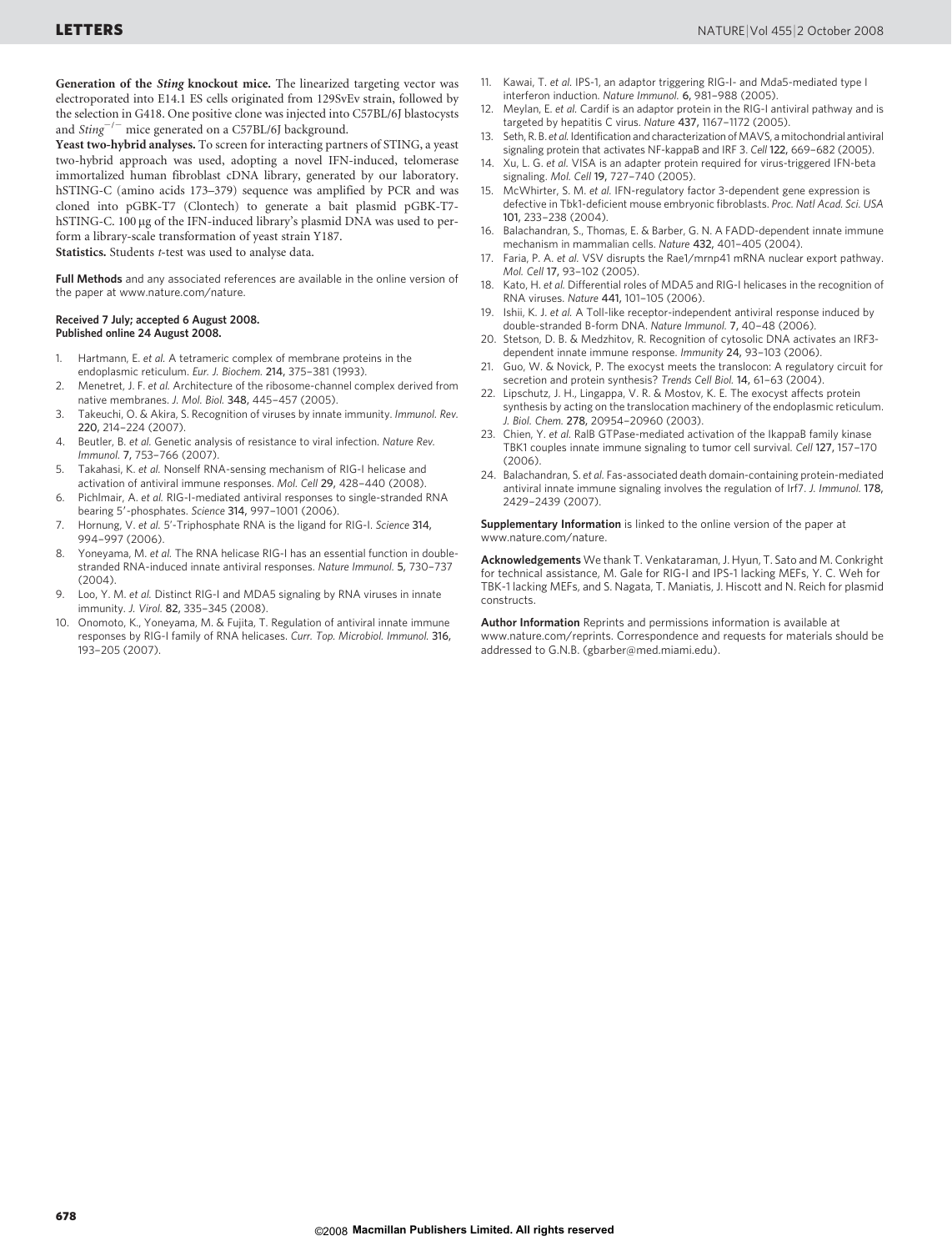Cells, viruses and reagents. 293T and HEK293 cells were obtained from the ATCC and were maintained in DMEM medium supplemented with 10% FBS. Human umbilical vein endothelial cells (HUVECs) were obtained from Lonza, and were maintained in endothelial growth medium, EGM-2 (Lonza). Fadd<sup>+/+</sup>,  $Fadd^{-/-}$ , Tbk-1<sup>+/+</sup> and Tbk-1<sup>-/-</sup> MEFs were provided by W.-C. Yeh<sup>16</sup>. VSV-GFP was used in infections and titred as described<sup>16</sup>. VSV- $\Delta M$  was constructed as described<sup>17</sup>. Murine IFN-β ELISA Kit was obtained from PBL. EMCV was purchased from ATCC. Synthetic ds B-DNA (poly dA-dT) and poly I:C were purchased from GE Healthcare. Interferon stimulatory DNA (ISD) and reverse sequence of ISD were described previously<sup>20</sup>. For stimulation of cells, B-DNAs or poly I:C were mixed with Lipofectamine 2000 (Invitrogen) at a ratio of 1:1 (vol/wt), and then added to cells at a final concentration of  $3 \mu g \text{ ml}^{-1}$ .

Reporter analysis. 293T cells or MEFs seeded on 24-well plates were transiently transfected with 50 ng of the luciferase reporter plasmid together with a total of 250 ng of various expression plasmids or empty control plasmids. As an internal control, 10 ng of pRL-TK was transfected simultaneously. Then, 36 h later, the luciferase activity in the total cell lysates was measured.

Northern blot. Human multiple tissue RNA blots (Clontech) were hybridized with a <sup>32</sup>P-labelled full-length human STING probe.

Real-time PCR. Total RNA was isolated from cells using the RNeasy RNA extraction kit (Qiagen) and cDNA synthesis was performed using 1 µg of total RNA (Roche). Fluorescence real-time PCR analysis was performed using a LightCycler 2.0 instrument (Roche Molecular Biochemicals) and TaqMan Gene Expression Assays (Applied Biosystems). Relative amounts of mRNA were normalized to the 18S ribosomal RNA levels in each sample.

DNA microarray analysis. Total RNA was extracted from 293T cells transfected with STING expressing vectors. Preparation of cDNA and microarray analysis was performed at the W.M. Keck Foundation Biotechnology Research Laboratory DNA microarray facility at Yale University. The Human Genome U133 Plus 2.0 Array (Affymetrix) was used. Data analysis was performed with GeneSpring software (Silicon Genetics)<sup>16</sup>.

Mitochondria and ER fraction isolation. Mitochondria and ER membranes were purified on discontinuous sucrose gradients as previously described<sup>25</sup>. Briefly, HUVEC cells in MTE buffer (0.27 M mannitol, 10 mM Tris-HCl, 0.1 mM EDTA, pH 7.4) were lysed by sonication. Lysed cells were centrifuged at 700g for 10 min to remove nuclei and cellular debris. Mitochondria were obtained by centrifugation at 15,000g for 10 min, and post mitochondrial supernatant was used for purification of ER fractions. Mitochondria pellet was resuspended in MTE buffer, and was layered on discontinuous sucrose gradients consisting of 1.0 M and 1.7 M sucrose and banded by centrifugation at 40,000g for 22 min. Mitochondria fraction was collected and pelleted by centrifugation at 15,000g for 10 min. Purified mitochondria were resuspended in PBS and used for western blot analysis. To isolate ER fractions, postmitochondrial supernatant described above was layered on discontinuous sucrose gradients consisting of 1.3 M, 1.5 M and 2.0 M sucrose, and banded by centrifugation at 100,000g for 70 min. The ER fraction at the interface between the supernatant and the 1.3 M sucrose was collected, and pelleted by centrifugation at 100,000g for 45 min. The ER membranes were resuspended in PBS and were used for western blot analysis. **RNA interference.** 93T cells were plated on 24-well plates at  $5 \times 10^4$  cells per well and transfected with 10 pmol of siRNA duplex per well using Lipofectamine RNAiMAX (Invitrogen). MEFs were transfected by using an Amaxa nucleofector apparatus (program A-023) and Amaxa MEF nucleofector kit 1 according to the manufacturer's recommendations. At 72 h after transfection, cells were used for further experiments.

Primers. The following primers were used for cloning: hSTING forward, 5'-CCCAAGCTTGCCGCCACCATGCCCCACTCCAGCCTGC-3'; hSTING reverse,

#### 5'-CCCAAGCTTGCCGCCACCATGCCATACTCCAACCTGCATCC-3': mSTING forward, CCGCTCGAGAGAGAAATCCGTGCGGAGAG; mSTING reverse, CCGC TCGAGGATGAGGTCA.

The sequences of each siRNA oligonucleotide used in this study are follows: hSTING siRNA, 5'-GCAUCAAGGAUCGGGUUU-3'; mSTING siRNA, 5'-CCAACAGCGUCUACGAGA-3'; SSR2 siRNA, 5'-UCUCAAGGCUGGUU AUUU-3', 5'-GUGGAACUAUCUGAUGAU-3', 5'-CAUCUACAAUGUUG GCUC-3', 5'-AAACGAAGAAGAACUGAU-3'; hSEC61B siRNA, 5'-CAGUA UUGGUUAUGAGUC-3'; 5'-GUUCGUAGAUUCAGUUAC-3', 5'-GCUCA AAGUUGGCCCUGU-3', 5'-CUGUAAGCUUGCUGUUUU-3'; SEC5 siRNA, 5'-CGUCACACCUUCCUAAAU-3', 5'-CGGCAUCUCUCCAAAUGA-3', 5'-CAACAGGUGUCAGAAACU-3', 5'-GAAAGGCGGUCUCAGUAC.

Co-immunoprecipitation, native PAGE and immunoblot analysis. Cells were seeded on 100-mm dishes at  $1 \times 10^6$  cells per dish. Cells were transfected with a total of 10 mg of empty plasmid or various expression plasmids using Lipofectamine 2000. At 36 h after transfection, cells were lysed in M-PER buffer (Pierce) or 1% digitonin (Calbiochem) buffer (20 mM Tris-HCl, 150 mM NaCl, 1% digitonin) containing protease inhibitors (Roche). Lysates were incubated with HA affinity matrix (Covance) or FLAG affinity beads (Sigma) overnight. The beads were washed three times by TBS containing 0.05% Tween-20 and immunoprecipitates were eluted with non-reducing sample buffer by boiling for 5 min. For endogenous STING immunoprecipitation, HUVECs were lysed in 1% digitonin lysis buffer. Cleared supernatants were incubated with 10 µg of anti-STING antibody, followed by incubation with immobilized protein G (Pierce). The beads were washed four times by 1% digitonin lysis buffer and immunoprecipitates were eluted with SDS sample buffer by boiling for 5 min. Native PAGE and immunoblotting was carried out as previously described<sup>24</sup>.

Generation of the Sting knockout mice. The linearized targeting vector was electroporated into E14.1 ES cells originated from 129SvEv strain, followed by the selection in G418. Targeted clones were screened by PCR. From 90 clones, 1 positive clone was identified. This ES clone was subjected to the generation of chimaera mice by injection using C57BL/6J blastocysts as the host. The resulting male chimaeras were further mated with C57BL/6J female mice for germline transmission. The heterozygous mice  $(F_1 \text{ mice})$  were interbred to obtain wild-type, heterozygous and homozygous littermates  $(F_2)$ . The genotypes of the mice were determined by PCR. Animals were bred at the University of Miami School of Medicine Transgenic Core Facility. Mice were allowed to freely access to food and water and housed at an ambient temperature of 23 °C and at a 12 h light/dark cycle. Animal care and handling was performed as per IACUC guidelines.

IFN induced library construction. To screen for interacting partners of STING, a yeast two hybrid approach was adopted using a novel IFN-induced, telomerase immortalized human fibroblast cDNA library. To construct this library, cells were treated overnight with 1,000 units each of human IFN- $\alpha$  and - $\beta$  to induce interferon dependent genes.  $Poly(A)^+$  RNA was extracted and cDNA synthesis was carried out using BD Powerscript RT (Clontech). The cDNA was then amplified by PCR, digested with SfiI and ligated to the yeast prey vector pGADT7-RecAB. The ligated mixture was transformed into Escherichia coli strain DH10B. The number of independent clones in the unamplified library was estimated to be 3.2  $\times$  10<sup>6</sup>, with an average size of 1.52 kb and inserts ranging in size from 0.8 to 3.0 kb. 15 independent colonies were isolated and DNA extracted to check for size by PCR.

25. Mavinakere, M. S. et al. Processing of human cytomegalovirus UL37 mutant glycoproteins in the endoplasmic reticulum lumen prior to mitochondrial importation. J. Virol. 80, 6771–6783 (2006).